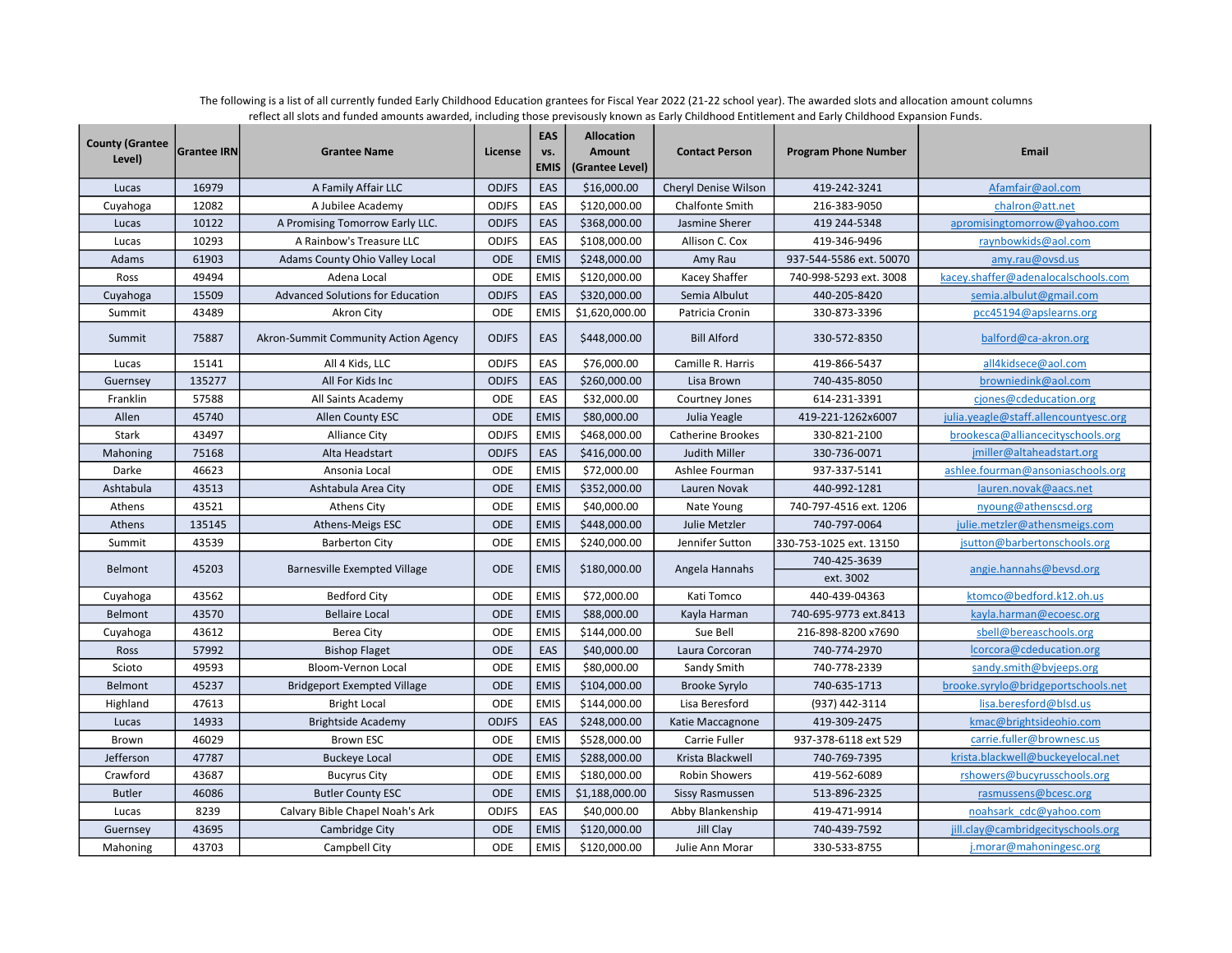| <b>County (Grantee</b><br>Level) | <b>Grantee IRN</b> | <b>Grantee Name</b>                                     | License      | EAS<br>VS.<br><b>EMIS</b> | <b>Allocation</b><br>Amount<br>(Grantee Level) | <b>Contact Person</b>   | <b>Program Phone Number</b> | Email                                   |
|----------------------------------|--------------------|---------------------------------------------------------|--------------|---------------------------|------------------------------------------------|-------------------------|-----------------------------|-----------------------------------------|
| <b>Stark</b>                     | 43711              | <b>Canton City</b>                                      | <b>ODE</b>   | <b>EMIS</b>               | \$1,284,000.00                                 | Linnea Olbon            | 330-580-3303                | olbon I@ccsdistrict.org                 |
| Stark                            | 49833              | Canton Local                                            | ODE          | <b>EMIS</b>               | \$240,000.00                                   | Victoria Hessey         | 330-484-8022                | victoria.hessey@cantonlocal.org         |
| Cuyahoga                         | 10229              | <b>Catholic Charities Commun Svc Corp</b>               | <b>ODJFS</b> | EAS                       | \$368,000.00                                   | Linda Schettler         | 216-334-2942                | leschettler@ccdocle.org                 |
| Mercer                           | 43729              | Celina City                                             | ODE          | <b>EMIS</b>               | \$72,000.00                                    | Amy Esser               | 419-268-0301                | amy.esser@mercerheadstart.org           |
| Cuyahoga                         | 72561              | Center for Families & Children                          | <b>ODJFS</b> | EAS                       | \$240,000.00                                   | Lynn Palmer             | 216-325-9311                | Lynn.Palmer@thecentersohio.org          |
| Lawrence                         | 45294              | Chesapeake Union Exempted Village                       | ODE          | <b>EMIS</b>               | \$120,000.00                                   | <b>Cindy Fetters</b>    | 740-533-9077 ext. 2211      | cfetters@headstartworks.org             |
| Muskingum                        | 81570              | Child Care Resources, Inc.                              | <b>ODJFS</b> | EAS                       | \$136,000.00                                   | Jeri Johnson            | 740-454-6251                | jjohnson@ccri.org                       |
| Clermont                         | 72280              | Child Focus, Inc.                                       | <b>ODJFS</b> | EAS                       | \$288,000.00                                   | <b>Beth McManus</b>     | 513-528-7224                | bmcmanus@child-focus.org                |
| Ross                             | 43745              | Chillicothe City                                        | ODE          | <b>EMIS</b>               | \$188,000.00                                   | Deborah Swinehart       | 740-775-4250                | deborah.swinehart@ccsd.us               |
| Wayne                            | 50534              | Chippewa Local                                          | ODE          | <b>EMIS</b>               | \$96,000.00                                    | Jodie Hughes            | 330-658-2522                | chip jhughes@tccsa.net                  |
| Hamilton                         | 43752              | Cincinnati Public Schools                               | ODE          | <b>EMIS</b>               | \$2,076,000.00                                 | Vera Brooks             | 513-363-0240                | brooksv@cpsboe.k12.oh.us                |
| Hamilton                         | 76463              | Cincinnati-Hamilton County Community Action<br>Agency   | <b>ODJFS</b> | EAS                       | \$96,000.00                                    | Renee Daniels           | 513-569-1840x1478           | rdaniels@cincy-caa.org                  |
| Pickaway                         | 43760              | Circleville City                                        | <b>ODE</b>   | <b>EMIS</b>               | \$168,000.00                                   | Lisa Heins              | 740-474-4340                | lisa.heins@cvcsd.com                    |
| Scioto                           | 49601              | Clay Local                                              | ODE          | <b>EMIS</b>               | \$72,000.00                                    | <b>Christy Shafer</b>   | 740-354-6644                | shaferc@claylocalschools.org            |
| Trumbull                         | 43778              | Claymont City                                           | <b>ODE</b>   | <b>EMIS</b>               | \$160,000.00                                   | Jodie Miles             | 740-922-5478                | jmiles@claymontschools.org              |
| Cuyahoga                         | 43794              | Cleveland Heights-University Heights City               | ODE          | <b>EMIS</b>               | \$156,000.00                                   | Danielle Foran          | 216-371-7356                | D Foran@chuh.org                        |
| Cuyahoga                         | 43786              | <b>Cleveland Municipal</b>                              | <b>ODE</b>   | <b>EMIS</b>               | \$1,460,000.00                                 | Nicole Vitale           | 216-838-0110                | Nicole.vitale@clevelandmetroschools.org |
| Cuyahoga                         | 14388              | <b>Cleveland Music School Settlement Preschool</b>      | <b>ODJFS</b> | EAS                       | \$76,000.00                                    | Karen Heitlinger        | 216-421-5806                | kheitlinger@themusicsettlement.org      |
| Clinton                          | 72306              | Clinton County Community Action Program Inc             | <b>ODJFS</b> | EAS                       | \$72,000.00                                    | Zachary Foster          | 937-382-1934                | zacharyfoster@clintoncap.org            |
| Sandusky                         | 45302              | Clyde-Green Springs Exempted Village                    | ODE          | <b>EMIS</b>               | \$80,000.00                                    | Joseph Letterhos        | 419-547-0588                | jletterhos@clyde.k12.oh.us              |
| Franklin                         | 14382              | Columbia Heights PS                                     | <b>ODJFS</b> | EAS                       | \$100,000.00                                   | Pat Emmelhainz          | 614-878-3738                | chpreschool@hotmail.com                 |
| Columbiana                       | 46417              | Columbiana County ESC                                   | ODE          | <b>EMIS</b>               | \$252,000.00                                   | Cheryl McGrath          | 330-424-9591                | cmcgrath1@access.k12.oh.us              |
| Franklin                         | 43802              | <b>Columbus City School District</b>                    | ODE          | <b>EMIS</b>               | \$2,352,000.00                                 | <b>Kelly Rivers</b>     | 614-365-5822                | krivers@columbus.k12.oh.us              |
| Franklin                         | 10845              | <b>Columbus Early Learning Center</b>                   | <b>ODJFS</b> | EAS                       | \$160,000.00                                   | Gina Ginn               | 614-253-5525                | gginn@columbusearlylearning.org         |
| Erie                             | 73429              | Community Action Commission of Erie Huron &<br>Richland | <b>ODJFS</b> | EAS                       | \$236,000.00                                   | Donna Drummer           | 419-625-2214                | ddrummer@cacehr.org                     |
| Columbiana                       | 78089              | Community Action of Columbiana                          | <b>ODJFS</b> | EAS                       | \$716,000.00                                   | <b>Christine Malloy</b> | 330-424-7221 ext. 305       | christine.malloy@caaofcc.org            |
| Ashtabula                        | 43810              | Conneaut Area City                                      | <b>ODE</b>   | <b>EMIS</b>               | \$224,000.00                                   | Lori Riley              | 440-593-7201                | Iriley@cacsk12.org                      |
| Harrison                         | 47548              | Conotton Valley Union Local                             | ODE          | <b>EMIS</b>               | \$60,000.00                                    | Debbie Collins          | 740-269-2141                | Debbie.collins@cvul.org                 |
| Cuyahoga                         | 15762              | Corinna Bryant                                          | <b>ODJFS</b> | EAS                       | \$8,000.00                                     | Corinna Bryant          | 216-255-9406                | corinnabryant@yahoo.com                 |
| Hamilton                         | 55038              | Corryville Catholic                                     | ODE          | EAS                       | \$92,000.00                                    | Leah Hirschauer         | 513-281-4856                | Iweikert@corryvillecatholic.org         |
| Coshocton                        | 43828              | <b>Coshocton City</b>                                   | ODE          | <b>EMIS</b>               | \$80,000.00                                    | Todd A. Johnson         | 740-622-5514                | todd.johnson@coshoctoncityschools.com   |
| Coshocton                        | 93302              | <b>Coshocton County Head Start</b>                      | <b>ODJFS</b> | EAS                       | \$152,000.00                                   | <b>Tracie Hatfield</b>  | 740-622-9537                | thatfield@ccheadstart.org               |
| Franklin                         | 88195              | Creative Child Care Inc                                 | <b>ODJFS</b> | EAS                       | \$400,000.00                                   | <b>Todd Waldron</b>     | 614-762-4141                | twaldron@creativechildcareinc.com       |
| Greene                           | 116947             | Creative World of Child Care                            | <b>ODJFS</b> | EAS                       | \$124,000.00                                   | Megan Taulbee           | 937-938-1235, ext. 113      | mtaulbee@inspirechildren.com            |
| Crawford                         | 45344              | <b>Crestline Exempted Village</b>                       | <b>ODE</b>   | <b>EMIS</b>               | \$84,000.00                                    | Kristy Gromwood         | 419-683-5351                | grimwood.kristy@crestlinebulldogs.org   |

The following is a list of all currently funded Early Childhood Education grantees for Fiscal Year 2022 (21-22 school year). The awarded slots and allocation amount columns reflect all slots and funded amounts awarded, including those previsously known as Early Childhood Entitlement and Early Childhood Expansion Funds.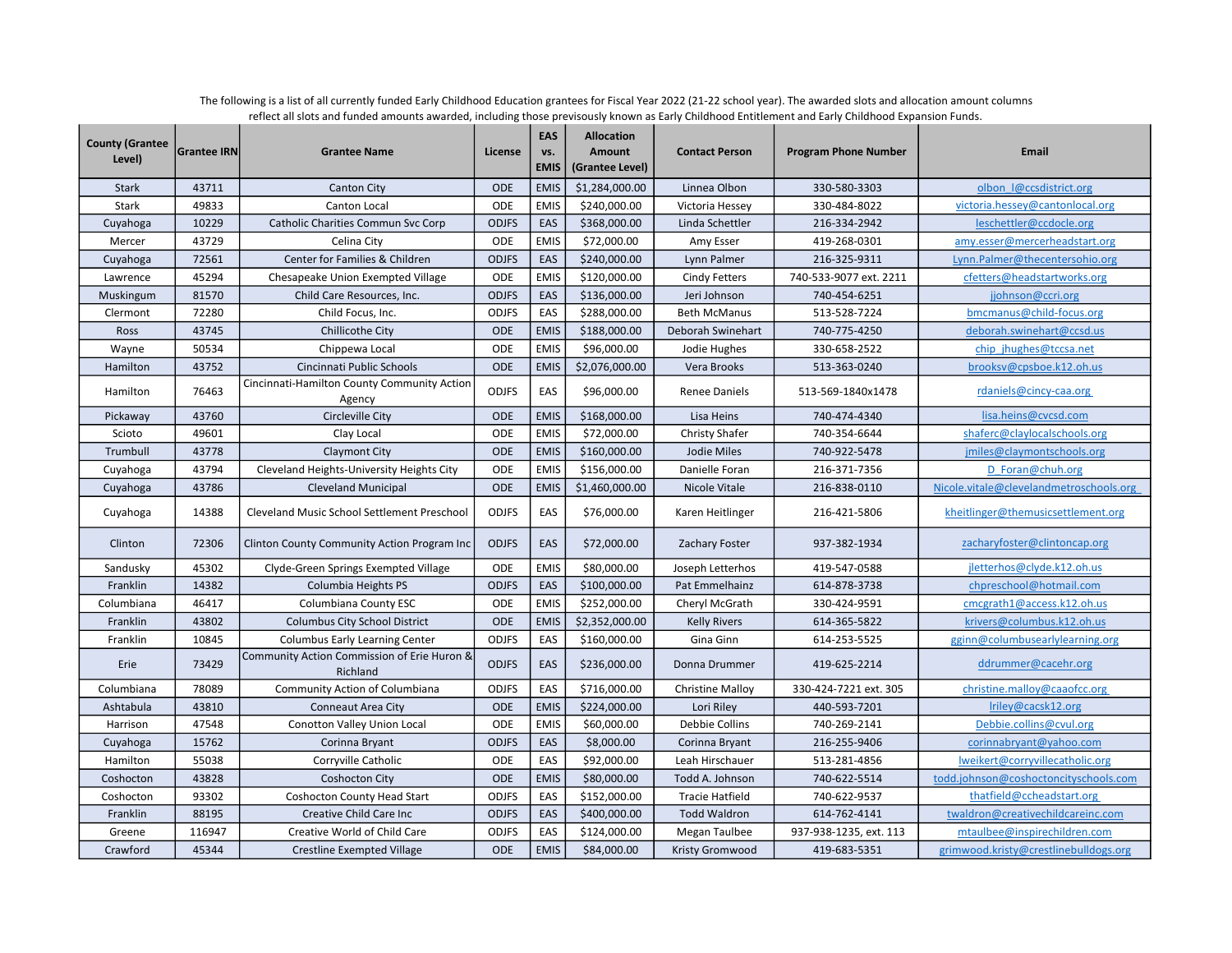| <b>County (Grantee</b><br>Level) | <b>Grantee IRN</b> | <b>Grantee Name</b>                                  | License      | EAS<br>vs.<br><b>EMIS</b> | <b>Allocation</b><br>Amount<br>(Grantee Level) | <b>Contact Person</b>    | <b>Program Phone Number</b> | <b>Email</b>                              |
|----------------------------------|--------------------|------------------------------------------------------|--------------|---------------------------|------------------------------------------------|--------------------------|-----------------------------|-------------------------------------------|
| Perry                            | 45351              | Crooksville Exempted Village                         | ODE          | <b>EMIS</b>               | \$120,000.00                                   | Lisa Gormley             | 740-343-0680                | lisa.gormley@mvesc.org                    |
| Hamilton                         | 10842              | <b>CUB Early Learning Academy</b>                    | <b>ODJFS</b> | EAS                       | \$84,000.00                                    | <b>Beverly McGlasson</b> | 513-373-8559                | bmcglasson@cubcincy.org                   |
| Hamilton                         | 94722              | <b>CWFF Child Development Center</b>                 | <b>ODJFS</b> | EAS                       | \$180,000.00                                   | Robin Brandy             | 513-569-5662 x18            | cwffchilddevelopment@gmail.com            |
| Knox                             | 47837              | Danville Local                                       | <b>ODE</b>   | <b>EMIS</b>               | \$80,000.00                                    | Cris Dorsey              | 740-599-6116 ext. 4303      | cris.dorsey@danvilleschools.org           |
| Darke                            | 46615              | Darke County ESC                                     | ODE          | <b>EMIS</b>               | \$68,000.00                                    | Lisa Giuffre             | 937-248-5429                | lisa.giuffre@darkeesc.org                 |
| Lawrence                         | 47928              | Dawson-Bryant Local                                  | <b>ODE</b>   | <b>EMIS</b>               | \$120,000.00                                   | <b>Cindy Fetters</b>     | 740-533-9077 ext.2211       | cfetters@headstartworks.org               |
| Greene                           | 423                | Days of Discovery Learning Center                    | <b>ODJFS</b> | EAS                       | \$40,000.00                                    | Deirdre Wiseman          | 937-372-3133                | dee@daysofdiscovery.com                   |
| Montgomery                       | 43844              | Dayton City                                          | <b>ODE</b>   | <b>EMIS</b>               | \$712,000.00                                   | Dayvenia Chesney         | 937-226-5664 ext, 201       | dchesney@mvcdc.org                        |
| Richland                         | 70789              | Discovery                                            | ODE          | EAS                       | \$32,000.00                                    | Julie Schwartz           | 419-756-8880                | jschwartz@discovery-school.net            |
| Cuyahoga                         | 43901              | East Cleveland City School District                  | <b>ODE</b>   | <b>EMIS</b>               | \$384,000.00                                   | Paula Elder              | 216-268-6596                | pelder@east-cleveland.k12.oh.us           |
| Cuyahoga                         | 72868              | East End Neighborhood House                          | <b>ODJFS</b> | EAS                       | \$72,000.00                                    | Atunyese V. Herron       | 216-707-6022                | aherron@eenh.org                          |
| Guernsey                         | 69682              | <b>East Guernsey Local</b>                           | <b>ODE</b>   | <b>EMIS</b>               | \$96,000.00                                    | Cindi Johnson            | 740-489-5271 ext. 1330      | cindi.johnson@eguernsey.k12.oh.us         |
| Columbiana                       | 43919              | East Liverpool City                                  | ODE          | <b>EMIS</b>               | \$240,000.00                                   | <b>Bryian Burson</b>     | 330-385-7132                | bburson@elpotters.school                  |
| Lucas                            | 8989               | East Toledo Family Center                            | <b>ODJFS</b> | EAS                       | \$72,000.00                                    | Cheryl Amborski          | 419-691-1429                | cheryla@etfc.org                          |
| Pike                             | 49122              | Eastern Local                                        | <b>ODE</b>   | <b>EMIS</b>               | \$144,000.00                                   | <b>Barb Davis</b>        | 740-289-2371 ext. 7050      | bdavis@pikecac.org                        |
| Wood                             | 50674              | Eastwood Local                                       | <b>ODE</b>   | <b>EMIS</b>               | \$84,000.00                                    | Melissa Wagoner          | 419-833-6411                | mwagoner@eastwoodschools.org              |
| Erie                             | 46789              | Edison Local (formerly Berlin-Milan) (Erie)          | ODE          | <b>EMIS</b>               | \$96,000.00                                    | <b>Stephanie Bradley</b> | 419-499-3000 ext. 1166      | sbradley@edisonchargers.org               |
| Jefferson                        | 47795              | Edison Local (Jefferson)                             | <b>ODE</b>   | <b>EMIS</b>               | \$276,000.00                                   | Jamie Angelini           | 740-282-0065 ext 1114       | jamie.angelini@edisonwildcats.org         |
| Lake                             | 47860              | Educational Service Center of the Western<br>Reserve | <b>ODE</b>   | <b>EMIS</b>               | \$184,000.00                                   | Alanna Hruska            | 440-350-2563                | ahruska@escwr.org                         |
| Wood                             | 50682              | Elmwood Local                                        | <b>ODE</b>   | <b>EMIS</b>               | \$136,000.00                                   | <b>Gary Dulle</b>        | 419-655-2583 ext. 301       | dullg@elmls.net                           |
| Lorain                           | 43943              | Elyria City Schools                                  | ODE          | <b>EMIS</b>               | \$388,000.00                                   | Jackie Plantner          | 440-284-8277                | plantnerjacqueline@elyriaschools.org      |
| Lucas                            | 48199              | <b>ESC of Lake Erie West</b>                         | <b>ODE</b>   | <b>EMIS</b>               | \$344,000.00                                   | Amy St Marie             | 419-724-1781                | astmarie@esclakeeriewest.org              |
| Cuyahoga                         | 43950              | Euclid City                                          | <b>ODE</b>   | <b>EMIS</b>               | \$284,000.00                                   | Stacy Lauro              | 216-797-4700                | Slauro@euclidschools.org                  |
| Cuyahoga                         | 675                | <b>Excel Early Learning</b>                          | <b>ODJFS</b> | EAS                       | \$148,000.00                                   | Tenora Edwards           | 216-321-5224                | excellkids@gmail.com                      |
| Lucas                            | 16015              | <b>Extended Holmes Family Child Care</b>             | <b>ODJFS</b> | EAS                       | \$20,000.00                                    | Kjelli Holmes            | 419-478-4373                | ehfcc@yahoo.com                           |
| Franklin                         | 9265               | Eye to I Learning Ctr LLC-Heavenly Kids              | <b>ODJFS</b> | EAS                       | \$200,000.00                                   | Misti Norman             | 614-353-6442                | mnorman@heavenlykidslearn.com             |
| Greene                           | 43968              | <b>Fairborn City</b>                                 | <b>ODE</b>   | <b>EMIS</b>               | \$192,000.00                                   | Danielle Wyen            | 937-878-3961                | dwyen@fairborn.k12.oh.us                  |
| <b>Butler</b>                    | 46102              | <b>Fairfield City</b>                                | <b>ODE</b>   | <b>EMIS</b>               | \$68,000.00                                    | Kathy Gilbert            | 513-829-4311                | rasmussens@bcesc.org                      |
| Lawrence                         | 47936              | <b>Fairland Local</b>                                | ODE          | <b>EMIS</b>               | \$120,000.00                                   | Roni Hayes               | 740-886-3102                | rhayes@fairland.k12.oh.us                 |
| Fulton                           | 47068              | Fayette Local                                        | <b>ODE</b>   | <b>EMIS</b>               | \$100,000.00                                   | Olivia Selgo             | 419-237-2776 ext.1010       | oselgo@fayettesch.org                     |
| Mercer                           | 48595              | Fort Recovery Local                                  | ODE          | <b>EMIS</b>               | \$48,000.00                                    | Mary Diller              | 419-375-4131                | diller@fortrecoveryschools.org            |
| Seneca                           | 43992              | <b>Fostoria City</b>                                 | <b>ODE</b>   | <b>EMIS</b>               | \$184,000.00                                   | <b>Andrew Sprang</b>     | 419-436-4100                | asprang@fostoriaschools.org               |
| Muskingum                        | 48843              | Franklin Local                                       | <b>ODE</b>   | <b>EMIS</b>               | \$224,000.00                                   | Natalie Buchanan         | 740-674-5203                | natalie.buchanan@franklinlocalschools.org |
| Sandusky                         | 44016              | <b>Fremont City</b>                                  | <b>ODE</b>   | <b>EMIS</b>               | \$164,000.00                                   | Jacquie Wells            | 419-333-6015                | jswells@glcap.org                         |
| Franklin                         | 12409              | Fresh Start Learning Academy                         | <b>ODJFS</b> | EAS                       | \$80,000.00                                    | Necole Sykes             | 614-274-7240                | necole@freshstartlearning.net             |
| Crawford                         | 44024              | <b>Galion City</b>                                   | <b>ODE</b>   | <b>EMIS</b>               | \$88,000.00                                    | Kayla Heimann            | 419-468-4010                | heimann.kayla@galionschools.org           |
| Gallia                           | 65680              | <b>Gallia County Local Schools</b>                   | <b>ODE</b>   | <b>EMIS</b>               | \$360,000.00                                   | <b>Scot West</b>         | 740-208-0623                | gl swest@gallialocal.org                  |

The following is a list of all currently funded Early Childhood Education grantees for Fiscal Year 2022 (21-22 school year). The awarded slots and allocation amount columns reflect all slots and funded amounts awarded, including those previsously known as Early Childhood Entitlement and Early Childhood Expansion Funds.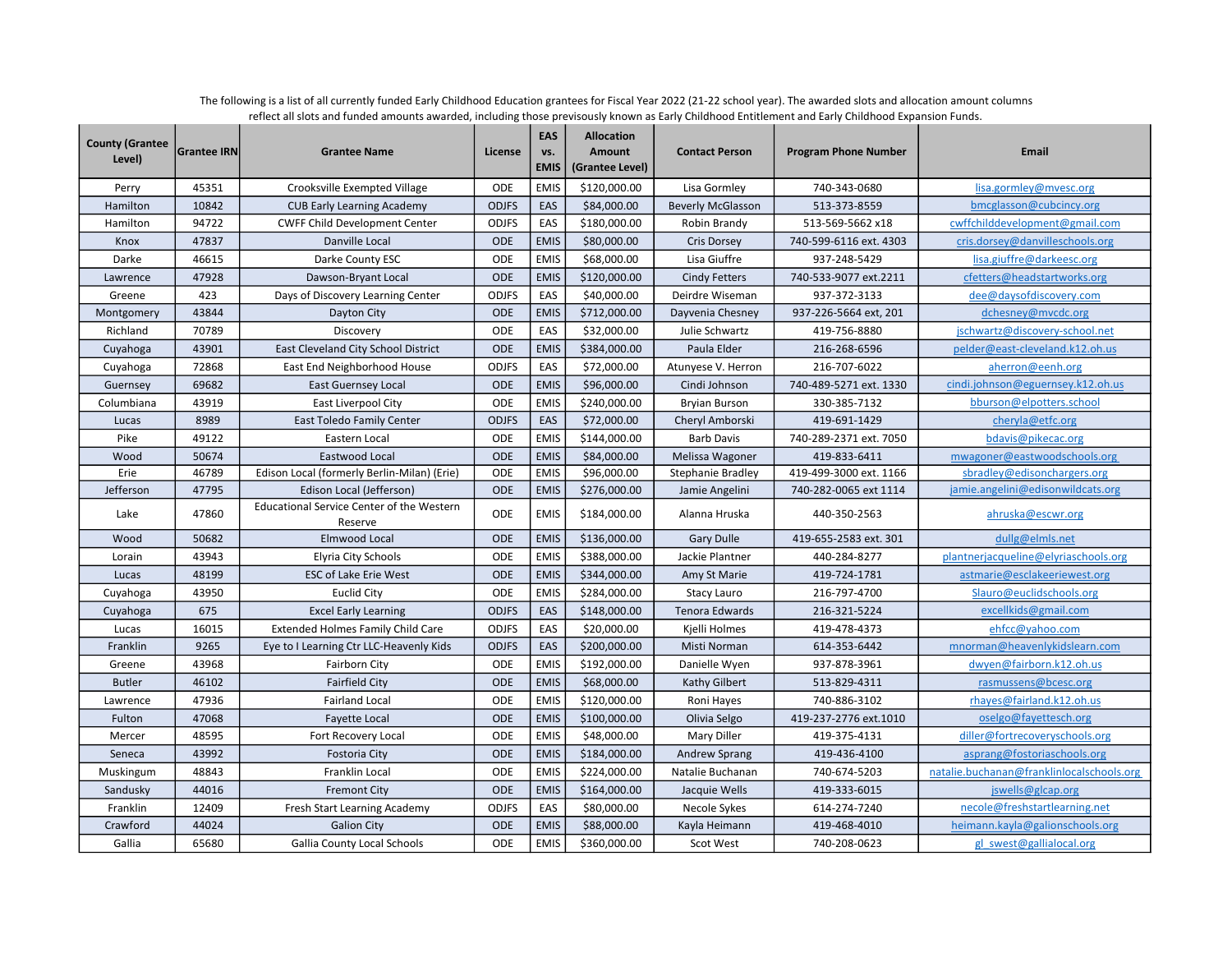| <b>County (Grantee</b><br>Level) | <b>Grantee IRN</b> | <b>Grantee Name</b>                             | License      | <b>EAS</b><br>VS.<br><b>EMIS</b> | <b>Allocation</b><br>Amount<br>(Grantee Level) | <b>Contact Person</b> | <b>Program Phone Number</b> | Email                                |
|----------------------------------|--------------------|-------------------------------------------------|--------------|----------------------------------|------------------------------------------------|-----------------------|-----------------------------|--------------------------------------|
| Gallia                           | 44032              | <b>Gallipolis City</b>                          | <b>ODE</b>   | <b>EMIS</b>                      | \$220,000.00                                   | Suzanne Eachus        | 740-446-3211                | suzanne.eachus@gc-k12.org            |
| Cuyahoga                         | 44040              | Garfield Heights City Schools                   | ODE          | <b>EMIS</b>                      | \$80,000.00                                    | <b>Brooke Pillets</b> | 216-475-8100                | bpillets@ghbulldogs.org              |
| Ottawa                           | 48942              | Genoa Area Local                                | <b>ODE</b>   | <b>EMIS</b>                      | \$80,000.00                                    | Jacquie Wells         | 419-855-7741                | jswells@wsos.org                     |
| Sandusky                         | 45385              | Gibsonburg Exempted Village                     | <b>ODE</b>   | <b>EMIS</b>                      | \$76,000.00                                    | <b>Emily Sisco</b>    | 419-637-7249                | esisco@gibsonburgschools.org         |
| Franklin                         | 86090              | <b>Gladden Community House</b>                  | <b>ODJFS</b> | EAS                              | \$100,000.00                                   | Tanya Rose            | 614-227-1624                | TRose@gladdenhouse.org               |
| Montgomery                       | 119313             | Gloria Dei Montessori                           | ODE          | EAS                              | \$44,000.00                                    | Laurie Kemp           | 937-274-7195                | gloriadeiLLK@gmail.com               |
| Tuscarawas                       | 14914              | Good Neighbor Place Learning Center             | <b>ODJFS</b> | EAS                              | \$28,000.00                                    | <b>Wendy Miller</b>   | 740-498-4800                | nazpastorwendy@yahoo.com             |
| Ottawa                           | 77222              | <b>Great Lakes Community Action Partnership</b> | <b>ODJFS</b> | EAS                              | \$252,000.00                                   | Jacquie Wells         | 419-333-6015                | jswells@glcap.org                    |
| Hamilton                         | 51060              | <b>Great Oaks Career Campuses</b>               | <b>ODE</b>   | <b>EMIS</b>                      | \$64,000.00                                    | Dan Rush              | 513-612-5701                | rushd@greatoaks.com                  |
| Scioto                           | 49619              | Green Local                                     | ODE          | <b>EMIS</b>                      | \$96,000.00                                    | John Biggs            | 740-354-9330 ext. 2501      | jbiggs@greenbobcats.org              |
| Highland                         | 45401              | Greenfield Exempted Village                     | <b>ODE</b>   | <b>EMIS</b>                      | \$320,000.00                                   | Heather L Dratwa      | 937-981-4856                | heather.dratwa@greenfieldmcclain.org |
| Highland                         | 127217             | Greenfield Head Start                           | <b>ODJFS</b> | EAS                              | \$108,000.00                                   | Valerie Williams      | 937-393-3458                | vcook 2000@yahoo.com                 |
|                                  |                    |                                                 |              |                                  |                                                |                       | ext 131                     |                                      |
| Montgomery                       | 12604              | Growing Seeds Learning Center                   | <b>ODJFS</b> | EAS                              | \$144,000.00                                   | LaTisha Robinson      | 937-951-2547                | growingseedslearningcenter@gmail.com |
| <b>Butler</b>                    | 44107              | <b>Hamilton City</b>                            | ODE          | <b>EMIS</b>                      | \$196,000.00                                   | Sarah Burdette        | 513-887-5024                | sburdette@hcsdoh.org                 |
| Franklin                         | 46953              | <b>Hamilton Local</b>                           | <b>ODE</b>   | <b>EMIS</b>                      | \$440,000.00                                   | Jan Strahm            | 614-491-8044 ext. 1231      | jstrahm@hlsd.org                     |
| Harrison                         | 45245              | <b>Harrison Hills City</b>                      | ODE          | <b>EMIS</b>                      | \$312,000.00                                   | Dana Snider           | 740-942-7600                | dsnider@hhcsd.org                    |
| Franklin                         | 13121              | Haynes School-Kiddie Acad of Reynoldsburg       | <b>ODJFS</b> | EAS                              | \$276,000.00                                   | Carol Haynes          | 614-866-1422                | director@kaofreynoldsburg.com        |
| Stark                            | 65003              | Heritage Christian                              | ODE          | EAS                              | \$92,000.00                                    | <b>Holly Grove</b>    | 330-452-3523                | hgrove@heritagechristianschool.org   |
| Highland                         | 66035              | Highland County Board of DD                     | ODE          | EIVII 3/                         | \$28,000.00                                    | <b>Bret Malone</b>    | 937-393-4237                | bmalone@highdd.org                   |
| Franklin                         | 14380              | Hilltop by Southside Learning                   | <b>ODJFS</b> | EAS                              | \$60,000.00                                    | Amy Valentine         | 614-371-4000                | avalentine@southsidelearning.org     |
| Hamilton                         | 54361              | Holy Family                                     | <b>ODE</b>   | EAS                              | \$100,000.00                                   | Katie Puthoff         | 513-921-8483                | kputhoff@theholyfamilyschool.org     |
| Lorain                           | 98897              | <b>Horizon Education Centers</b>                | <b>ODJFS</b> | EAS                              | \$832,000.00                                   | Cathy Heck            | 440-779-1930                | check@horizonohio.org                |
| Erie                             | 44131              | Huron City Schools                              | <b>ODE</b>   | <b>EMIS</b>                      | \$64,000.00                                    | <b>Brian Kucbel</b>   | 419-202-5263                | bkucbel@huron-city.k12.oh.us         |
| Montgomery                       | 54429              | <b>Immaculate Conception</b>                    | ODE          | EAS                              | \$36,000.00                                    | <b>Tammy Haus</b>     | 937-253-8831                | thaus@icsdayton.org                  |
| Jefferson                        | 47803              | Indian Creek Local                              | <b>ODE</b>   | <b>EMIS</b>                      | \$244,000.00                                   | Nicole McDoanld       | 740-264-3502                | nicole.mcdonald@iclsd.org            |
| Lawrence                         | 44149              | <b>Ironton City</b>                             | ODE          | <b>EMIS</b>                      | \$80,000.00                                    | Mark Lafon            | 740-532-4133                | mark.lafon@tigertown.com             |
| Lawrence                         | 76562              | Ironton Lawrence CAO                            | <b>ODJFS</b> | EAS                              | \$112,000.00                                   | <b>Cindy Fetters</b>  | 740-533-9077 ext. 2211      | cfetters@headstartworks.org          |
| Montgomery                       | 48686              | Jefferson Township Local                        | ODE          | <b>EMIS</b>                      | \$100,000.00                                   | Dayvenia Chesney      | 937-226-5664x201            | dchesney@mvcdc.org                   |
| Lucas                            | 9219               | Jerkins Visionary Ent-Learners for Life         | <b>ODJFS</b> | EAS                              | \$144,000.00                                   | Deandrea Khioukhom    | 419-475-7800                | learnersforlife2@gmail.com           |
| Franklin                         | 10121              | Joyful Beginnings Childrens Learning Academy    | <b>ODJFS</b> | EAS                              | \$48,000.00                                    | Wanetta L. Lee        | 614-253-6886                | joyfulbegchildrens@sbcglobal.net     |
| Portage                          | 62976              | Kent State Universtiy                           | <b>ODJFS</b> | EAS                              | \$20,000.00                                    | Pam Hutchins          | 330-672-2559                | phutchin@kent.edu                    |
| Hardin                           | 44172              | Kenton City                                     | ODE          | <b>EMIS</b>                      | \$120,000.00                                   | Angela Butterman      | 419-673-7248 ext.1101       | buttermana@kentoncityschools.org     |
| Montgomery                       | 44180              | Kettering City School District                  | <b>ODE</b>   | <b>EMIS</b>                      | \$312,000.00                                   | Molly Carmosino       | 937-499-1475                | molly.carmosino@ketteringschools.org |
| Cuyahoga                         | 16980              | Kidz R Kidz Childcare Center                    | <b>ODJFS</b> | EAS                              | \$72,000.00                                    | Danielle Ash          | 216-991-2416                | Kidzrkidzunion@gmail.com             |
| Knox                             | 47811              | <b>Knox County ESC</b>                          | <b>ODE</b>   | <b>EMIS</b>                      | \$144,000.00                                   | Jaquelyn Nutt         | 740-393-5403                | jnutt@knoxesc.org                    |
| Knox                             | 51144              | Knox County JVSD                                | ODE          | <b>EMIS</b>                      | \$108,000.00                                   | Jeremi Jarosz         | 740-397-5820 ext. 3302      | jjarosz@knoxcc.org                   |

The following is a list of all currently funded Early Childhood Education grantees for Fiscal Year 2022 (21-22 school year). The awarded slots and allocation amount columns reflect all slots and funded amounts awarded, including those previsously known as Early Childhood Entitlement and Early Childhood Expansion Funds.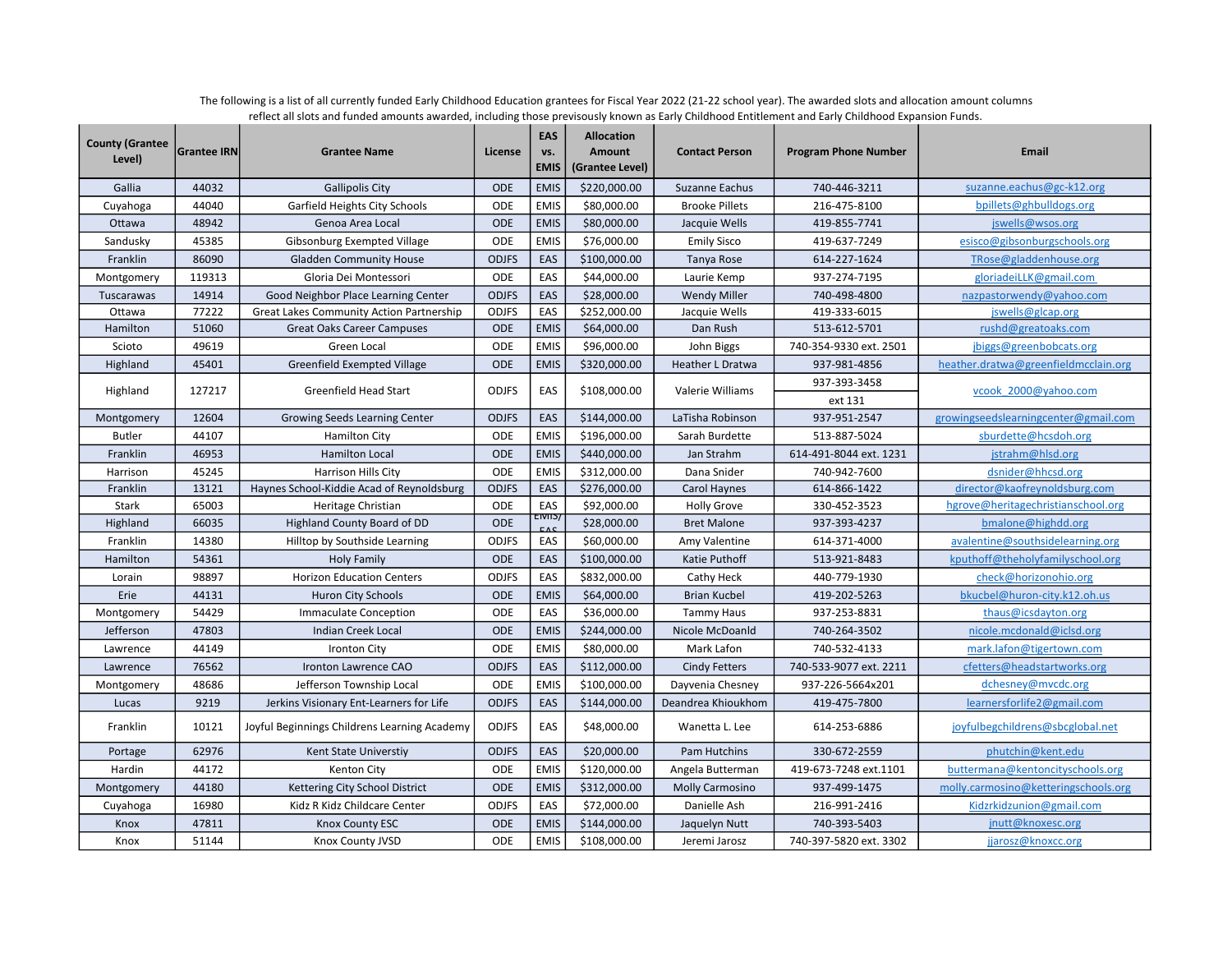| <b>County (Grantee</b><br>Level) | <b>Grantee IRN</b> | <b>Grantee Name</b>                         | License      | <b>EAS</b><br>VS.<br><b>EMIS</b> | <b>Allocation</b><br><b>Amount</b><br>(Grantee Level) | <b>Contact Person</b>   | <b>Program Phone Number</b> | <b>Email</b>                              |
|----------------------------------|--------------------|---------------------------------------------|--------------|----------------------------------|-------------------------------------------------------|-------------------------|-----------------------------|-------------------------------------------|
| Wood                             | 50690              | Lake Local                                  | <b>ODE</b>   | <b>EMIS</b>                      | \$72,000.00                                           | Jodi Takats             | 419-661-6679                | jtakats@lakeschools.org                   |
| Cuyahoga                         | 44198              | Lakewood City                               | ODE          | <b>EMIS</b>                      | \$332,000.00                                          | Gordana Dimacchia       | 216-529-4149                | gordana.dimacchia@lakewoodcityschools.org |
| Licking                          | 47993              | Lakewood Local                              | <b>ODE</b>   | <b>EMIS</b>                      | \$96,000.00                                           | <b>Patti Pickering</b>  | 740-928-5978                | ppickering@laca.org                       |
| Fairfield                        | 44206              | Lancaster City                              | ODE          | <b>EMIS</b>                      | \$620,000.00                                          | Donna J. McCance        | 740-687-7360                | d mccance@lancaster.k12.oh.us             |
| Fairfield                        | 73445              | Lancaster Fairfield Community Action        | <b>ODJFS</b> | EAS                              | \$252,000.00                                          | <b>Kimberly Devitt</b>  | 740-205-8009                | kdevitt@faircaa.org                       |
| Cuyahoga                         | 9025               | Laparade Early Learning and Training Center | <b>ODJFS</b> | EAS                              | \$116,000.00                                          | Parris Rice-Sanders     | 216-731-8433                | laparade@sbcglobal.net                    |
| Lorain                           | 16989              | Latonyas Daycare                            | <b>ODJFS</b> | EAS                              | \$20,000.00                                           | Latonya Hannibal        | 440-245-1224                | nibriton@yahoo.com                        |
| Stark                            | 136655             | Learn & Grow Presch/Dc Inc                  | <b>ODJFS</b> | EAS                              | \$120,000.00                                          | Sudesh Agrawal          | 216-288-8340                | agrawasl@sbcglobal.net                    |
| Hamilton                         | 13769              | <b>Learning Grove</b>                       | <b>ODJFS</b> | EAS                              | \$480,000.00                                          | Linda Doyle             | 513-335-1047                | ldoyle@learning-grove.org                 |
| Lucas                            | 12397              | Learning Ladder Child Care Dev Ctr LLC      | <b>ODJFS</b> | EAS                              | \$180,000.00                                          | Dondra Coleman          | 419-720-8686                | learningladder419@gmail.com               |
| Allen                            | 19324              | Leo Academy                                 | <b>ODE</b>   | EAS                              | \$136,000.00                                          | Amy Briggs              | 419-222-6858                | leo2@wcoil.com                            |
| Tuscarawas                       | 50195              | Liberty Local                               | ODE          | <b>EMIS</b>                      | \$116,000.00                                          | Jessica Kohler          | 330-759-1733                | jessica.kohler@liberty.k12.oh.us          |
| Licking                          | 47977              | Licking County ESC                          | <b>ODE</b>   | <b>EMIS</b>                      | \$360,000.00                                          | Deborah Pegher          | 740-349-1629                | dpegher@laca.org                          |
| Allen                            | 44222              | Lima City                                   | ODE          | <b>EMIS</b>                      | \$168,000.00                                          | Brian Wischmeyer        | 419-996-3403                | bwischmeyer@limacityschools.org           |
| Columbiana                       | 45450              | Lisbon Exempted Village                     | <b>ODE</b>   | <b>EMIS</b>                      | \$80,000.00                                           | Dan Kemats              | 330-424-9869                | dan.kemats@omeresa.net                    |
| Cuyahoga                         | 15748              | Little Achiever's Learning Center           | <b>ODJFS</b> | EAS                              | \$16,000.00                                           | Robbie Willis           | 216-225-0743                | robbielw62@yahoo.com                      |
| Lucas                            | 147652             | Little Generation Day Care                  | <b>ODJFS</b> | EAS                              | \$400,000.00                                          | <b>Charles Winston</b>  | 419-724-7920                | littlegenerationdaycare@yahoo.com         |
| Lorain                           | 14386              | Little Lighthouse Learning Center           | <b>ODJFS</b> | EAS                              | \$112,000.00                                          | Palma Stipe             | 440-282-1443                | infor@littlelighthouselearningcenter.org  |
| Wood                             | 15531              | Little Wonders Child Care Center LLC        | <b>ODJFS</b> | EAS                              | \$60,000.00                                           | Chelsea Custer          | 419-691-3783                | custerchelsea05@gmail.com                 |
| Pickaway                         | 49080              | Logan Elm Local                             | ODE          | <b>EMIS</b>                      | \$80,000.00                                           | Marsha Waidelich        | 740-474-7501                | marsha.waidelich@loganelm.org             |
| Hocking                          | 44248              | Logan-Hocking Local                         | ODE          | <b>EMIS</b>                      | \$304,000.00                                          | <b>Kristy Walter</b>    | 740-385-8517                | kwalter@lhsd.k12.oh.us                    |
| Lorain                           | 44263              | Lorain City                                 | ODE          | <b>EMIS</b>                      | \$720,000.00                                          | <b>Beth Diedrick</b>    | 440-830-4077                | bdiedrick@loraincsd.org                   |
| Lorain                           | 77982              | Lorain County Community Action Agency       | <b>ODJFS</b> | EAS                              | \$544,000.00                                          | Shauna Matelski         | 440-204-3148                | smatelski@lccaa.net                       |
| Lorain                           | 48108              | Lorain County ESC                           | ODE          | <b>EMIS</b>                      | \$68,000.00                                           | Elizabeth Fleming-Krall | 440-324-3178                | fleming-krall@esclc.org                   |
| Montgomery                       | 48702              | Mad River Local                             | <b>ODE</b>   | <b>EMIS</b>                      | \$160,000.00                                          | Pam Roberts             | 937-259-6640                | pam.roberts@madriverschools.org           |
|                                  |                    |                                             |              |                                  |                                                       |                         | ext 8402                    |                                           |
| Lake                             | 47886              | Madison Local (Lake)                        | <b>ODE</b>   | <b>EMIS</b>                      | \$128,000.00                                          | Jovette Hiltunen        | 440-428-5111                | jovette.hiltunen@madisonschools.net       |
| Richland                         | 49452              | Madison Local (Richland)                    | <b>ODE</b>   | <b>EMIS</b>                      | \$60,000.00                                           | Natasha Repp            | 419-589-7851                | nrepp@madisonrams.net                     |
| Champaign                        | 137364             | Madison-Champaign ESC                       | ODE          | <b>EMIS</b>                      | \$176,000.00                                          | Cathy Pappas            | 937-653-5214                | cathy.pappas@mrcesc.org                   |
| Mahoning                         | 48280              | <b>Mahoning County ESC</b>                  | <b>ODE</b>   | <b>EMIS</b>                      | \$356,000.00                                          | Kim Monachino           | 330-533-8755                | k.monachino@mahoningesc.org               |
| Franklin                         | 14393              | Maize Manor Preschool                       | <b>ODJFS</b> | EAS                              | \$128,000.00                                          | Karyn Thomas            | 614-267-4944                | preschool@maizemanorumc.org               |
| Adams                            | 442                | Manchester Local                            | <b>ODE</b>   | <b>EMIS</b>                      | \$80,000.00                                           | <b>Brian Rau</b>        | 937-549-4777                | brian.rau@mlsd.us                         |
| Richland                         | 44297              | Mansfield City                              | ODE          | <b>EMIS</b>                      | \$252,000.00                                          | Jonathan Burras         | 419-525-6400                | burras.jonathan@mansfieldschools.org      |
| Cuyahoga                         | 44305              | Maple Heights City                          | <b>ODE</b>   | <b>EMIS</b>                      | \$172,000.00                                          | Dawn Besteder           | 216-438-6030 x5001          | dawn.besteder@mapleschools.com            |
| Marion                           | 44339              | <b>Marion City</b>                          | ODE          | <b>EMIS</b>                      | \$604,000.00                                          | Tonya Riedel            | 740-223-4416                | triedel@mcspresidents.org                 |
| Belmont                          | 44347              | <b>Martins Ferry City</b>                   | <b>ODE</b>   | <b>EMIS</b>                      | \$100,000.00                                          | Sue Ferrelli            | 740-633-1732                | sue.ferrelli@omeresa.net                  |
| Stark                            | 44354              | <b>Massillon City</b>                       | ODE          | <b>EMIS</b>                      | \$304,000.00                                          | Kristi Muzi             | 330-830-3900 ext. 50182     | kmuzi@massillonschools.org                |

The following is a list of all currently funded Early Childhood Education grantees for Fiscal Year 2022 (21-22 school year). The awarded slots and allocation amount columns reflect all slots and funded amounts awarded, including those previsously known as Early Childhood Entitlement and Early Childhood Expansion Funds.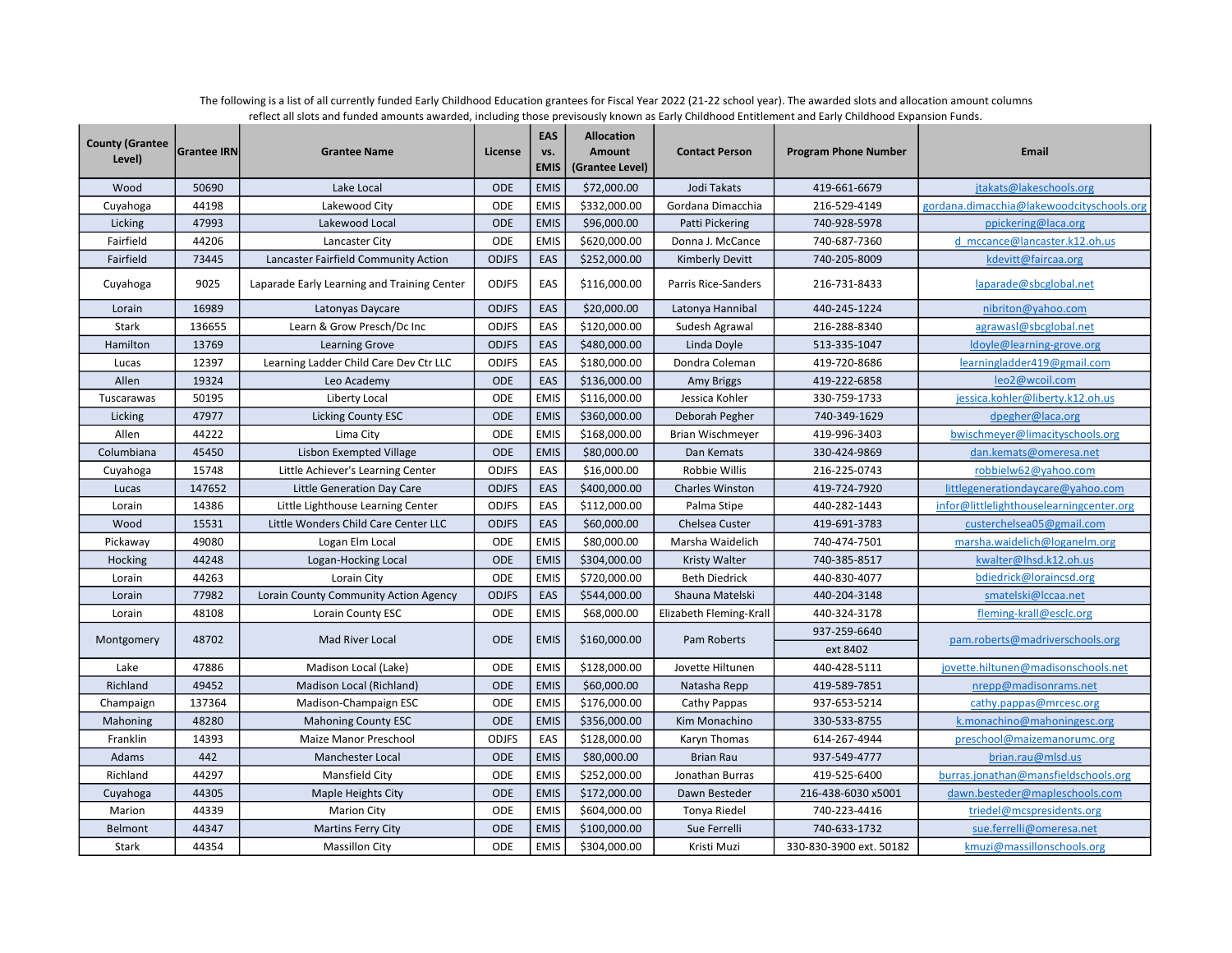| <b>County (Grantee</b><br>Level) | <b>Grantee IRN</b> | <b>Grantee Name</b>                       | License      | <b>EAS</b><br>VS.<br><b>EMIS</b> | <b>Allocation</b><br>Amount<br>(Grantee Level) | <b>Contact Person</b>    | <b>Program Phone Number</b> | <b>Email</b>                         |
|----------------------------------|--------------------|-------------------------------------------|--------------|----------------------------------|------------------------------------------------|--------------------------|-----------------------------|--------------------------------------|
| Muskingum                        | 48850              | Maysville Local                           | <b>ODE</b>   | <b>EMIS</b>                      | \$104,000.00                                   | Cindy Miller             | 740-453-0754                | csmiller@laca.org                    |
| Meigs                            | 85662              | Meigs County Board of DD                  | ODE          | <b>EMIS</b>                      | \$24,000.00                                    | Kayla George             | 740-992-6681                | kaylageorge@meigscbdd.org            |
| <b>Meigs</b>                     | 48520              | Meigs Local                               | ODE          | <b>EMIS</b>                      | \$96,000.00                                    | Julie Metzler            | 740-797-0064                | julie.metzler@athensmeigs.com        |
| Cuyahoga                         | 73080              | <b>Merrick House</b>                      | <b>ODJFS</b> | EAS                              | \$24,000.00                                    | Laurie Santos            | 216-771-5077 ext. 132       | lauries@merrickhouse.org             |
| Cuyahoga                         | 56275              | <b>Metro Catholic Parish</b>              | <b>ODE</b>   | EAS                              | \$100,000.00                                   | <b>Elizabeth Banks</b>   | 216-631-5733                | bankse@metrocatholic.net             |
| Clark                            | 75325              | Miami Valley Child Development Center     | <b>ODJFS</b> | EAS                              | \$652,000.00                                   | Dayvenia Chesney         | 937-226-5664                | dchesney@mvcdc.org                   |
| <b>Butler</b>                    | 44404              | Middletown City                           | ODE          | <b>EMIS</b>                      | \$280,000.00                                   | <b>Beth Olthoff</b>      | 513-423-0781 x 2626         | bolthoff@middletowncityschools.com   |
| Muskingum                        | 51300              | Mid-East Career and Technology Centers    | ODE          | <b>EMIS</b>                      | \$116,000.00                                   | Katie Lucas              | 740-454-0105                | klucas@mideastctc.org                |
| Logan                            | 14777              | <b>Midwest Regional ESC</b>               | <b>ODE</b>   | <b>EMIS</b>                      | \$288,000.00                                   | Lori Berger              | 567-674-5447                | LBerger@mresc.org                    |
| Scioto                           | 49627              | <b>Minford Local</b>                      | <b>ODE</b>   | <b>EMIS</b>                      | \$188,000.00                                   | Ryan McGraw              | 740-820-2287                | rmcgraw@minfordfalcons.net           |
| Lucas                            | 16991              | Miss Sarah's Pitter Patter Child Care LLC | <b>ODJFS</b> | EAS                              | \$36,000.00                                    | Sarah Jones              | 419-534-2466                | mrspitterpatter@gmail.com            |
| Darke                            | 46672              | Mississinawa Valley Local                 | <b>ODE</b>   | <b>EMIS</b>                      | \$100,000.00                                   | Stephanie Kemp           | 937-968-4111                | stephanie kemp@mississinawa.org      |
| Montgomery                       | 144444             | Montgomery County Mini Univ               | <b>ODJFS</b> | EAS                              | \$512,000.00                                   | Julie Thorner            | 937-426-1414                | jthorner@miniuniversity.net          |
| Williams                         | 45526              | Montpelier Exempted Village               | <b>ODE</b>   | <b>EMIS</b>                      | \$52,000.00                                    | Jamison J. Grime         | (419) 485-6704              | jgrime@montpelier-k12.org            |
| Morgan                           | 48777              | Morgan Local                              | <b>ODE</b>   | <b>EMIS</b>                      | \$160,000.00                                   | <b>Bev Steinbrecher</b>  | 740-962-2782 ext. 2113      | bsteinbrecher@morganschools.org      |
| Montgomery                       | 54601              | Mother Maria Anna Brunner Catholic        | ODE          | EAS                              | \$60,000.00                                    | Robin Johnson            | 937-277-2291                | rjohnson@brunnercatholicschool.org   |
| Knox                             | 44420              | Mount Vernon City                         | <b>ODE</b>   | <b>EMIS</b>                      | \$88,000.00                                    | Jaquelyn Nutt            | 740-393-5403                | jnutt@knoxesc.org                    |
| Cuyahoga                         | 128215             | Murtis Taylor Head Start Cntr             | <b>ODJFS</b> | EAS                              | \$128,000.00                                   | <b>Heather Brissett</b>  | 216-283-4400 ext. 2295      | hbrissett@murtistaylor.org           |
| Muskingum                        | 125252             | <b>Muskingum Valley ESC</b>               | <b>ODE</b>   | <b>EMIS</b>                      | \$752,000.00                                   | Krystal McFarland        | 740-452-4518                | krystal.mcfarland@mvesc.org          |
| Cuyahoga                         | 91215              | Natures Way Day Care Ctr                  | <b>ODJFS</b> | EAS                              | \$96,000.00                                    | Alicia Sculte            | 216-671-0572                | n8urway@aol.com                      |
| Franklin                         | 865                | NCBC Human Svcs Corp-Kids Care            | <b>ODJFS</b> | EAS                              | \$84,000.00                                    | Dalauna Tillman          | 614-478-3269 ext.276        | dtillman@ncbcsvcs.org                |
| Lorain                           | 85217              | Neighborhood House Assoc                  | <b>ODJFS</b> | EAS                              | \$56,000.00                                    | Sarah Bishop             | 440-233-4420 ext.4420       | sarahb@myneighborhoodalliance.org    |
| Athens                           | 44446              | Nelsonville-York City                     | <b>ODE</b>   | <b>EMIS</b>                      | \$160,000.00                                   | <b>Becky Steenrod</b>    | 740-753-4441                | beckysteenrod@nybucks.org            |
| Scioto                           | 44461              | <b>New Boston Local</b>                   | ODE          | <b>EMIS</b>                      | \$96,000.00                                    | Christina Dever          | 740-456-4637                | christy.dever@nbtigers.net           |
| Perry                            | 44479              | New Lexington School District             | <b>ODE</b>   | <b>EMIS</b>                      | \$100,000.00                                   | Lisa Gormley             | 740-343-0680                | lisa.gormley@mvesc.org               |
| Huron                            | 47720              | New London Local                          | ODE          | <b>EMIS</b>                      | \$40,000.00                                    | Steven Fowler            | 419-929-1586                | sfowler@newlondon.k12.oh.us          |
| <b>Butler</b>                    | 46136              | New Miami Local                           | <b>ODE</b>   | <b>EMIS</b>                      | \$240,000.00                                   | Chis Huelsman            | 513-896-7153                | chuelsman@new-miami.k12.oh.us        |
| Tuscarawas                       | 44487              | New Philadelphia City                     | ODE          | <b>EMIS</b>                      | \$240,000.00                                   | Laurie Hall              | 330-364-0600                | halll@npschools.org                  |
| Clermont                         | 45559              | New Richmond Exempted Village             | ODE          | <b>EMIS</b>                      | \$120,000.00                                   | John Frye                | 513-553-2616 ext 12144      | frye j@nrschools.org                 |
| Licking                          | 44453              | Newark City                               | ODE          | <b>EMIS</b>                      | \$220,000.00                                   | Deborah Pegher           | 740-349-1629                | dpegher@laca.org                     |
| Tuscarawas                       | 45542              | Newcomerstown Exempted Village            | <b>ODE</b>   | <b>EMIS</b>                      | \$120,000.00                                   | Amanda Heavilin          | 740-498-4151                | amanda.heavilin@staff.nctschools.org |
| Seneca                           | 123257             | North Central Ohio ESC                    | ODE          | <b>EMIS</b>                      | \$200,000.00                                   | <b>Heather Justen</b>    | 419 447-2927                | hjusten@ncoesc.org                   |
| Richland                         | 63354              | North Central State College               | <b>ODJFS</b> | EAS                              | \$48,000.00                                    | <b>Wendy Thompson</b>    | 419-755-5671                | wthompson@ncstatecollege.edu         |
| Erie                             | 125690             | North Point Educational Service Center    | ODE          | <b>EMIS</b>                      | \$392,000.00                                   | <b>Tyfanie Hampshire</b> | 567-232-0076                | thampshire@npesc.org                 |
| Montgomery                       | 48736              | Northridge Local                          | ODE          | <b>EMIS</b>                      | \$264,000.00                                   | <b>Elana Matthews</b>    | 937-424-1800                | ematthews@northridgeschools.org      |
| Hamilton                         | 47365              | Northwest Local (Hamilton)                | <b>ODE</b>   | <b>EMIS</b>                      | \$336,000.00                                   | Aimee Murray             | 513-385-8000                | amurray@nwlsd.org                    |
| Scioto                           | 49635              | Northwest Local (Scioto)                  | <b>ODE</b>   | <b>EMIS</b>                      | \$128,000.00                                   | Terri Freeman            | 740-259-5558                | terri.freeman@nwmohawks.org          |
| Fulton                           | 124297             | Northwest Ohio Educational Service Center | <b>ODE</b>   | <b>EMIS</b>                      | \$480,000.00                                   | Kerri Weir               | 567-444-4808                | kweir@nwoesc.org                     |

The following is a list of all currently funded Early Childhood Education grantees for Fiscal Year 2022 (21-22 school year). The awarded slots and allocation amount columns reflect all slots and funded amounts awarded, including those previsously known as Early Childhood Entitlement and Early Childhood Expansion Funds.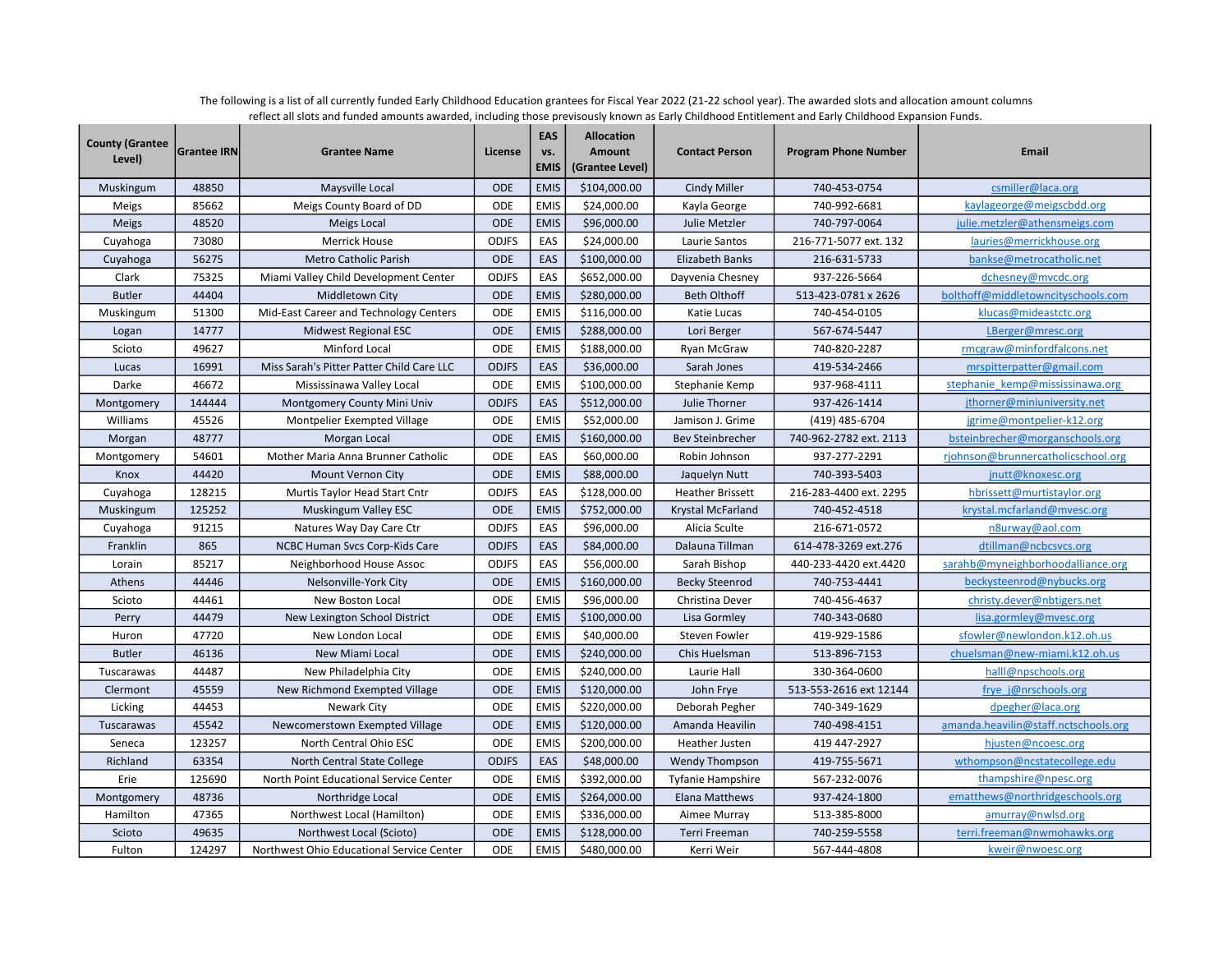| <b>County (Grantee</b><br>Level) | <b>Grantee IRN</b> | <b>Grantee Name</b>                      | License      | EAS<br>VS.<br><b>EMIS</b> | <b>Allocation</b><br><b>Amount</b><br>(Grantee Level) | <b>Contact Person</b>    | <b>Program Phone Number</b> | <b>Email</b>                              |
|----------------------------------|--------------------|------------------------------------------|--------------|---------------------------|-------------------------------------------------------|--------------------------|-----------------------------|-------------------------------------------|
| Defiance                         | 73387              | Northwestern Ohio Community Action       | <b>ODJFS</b> | EAS                       | \$236,000.00                                          | Erica Wehri              | 419-784-5136                | ewehri@nocac.org                          |
|                                  |                    | Commission                               |              |                           |                                                       |                          | ext. 1126                   |                                           |
| Wood                             | 50716              | Northwood Local Schools                  | ODE          | <b>EMIS</b>               | \$32,000.00                                           | Lindsey Krontz           | 419-691-2601                | lkrontz@northwoodschools.org              |
| Huron                            | 44560              | Norwalk City                             | <b>ODE</b>   | <b>EMIS</b>               | \$112,000.00                                          | Jennifer King            | 419-660-1816                | kingj@norwalktruckers.net                 |
| Scioto                           | 58040              | Notre Dame                               | ODE          | EAS                       | \$44,000.00                                           | Kendra Rutman            | 740-353-2354                | krutman@notredameschools.com              |
| Jackson                          | 47761              | Oak Hill Union Local                     | <b>ODE</b>   | <b>EMIS</b>               | \$160,000.00                                          | Elizabeth Morgan         | 740-682-7096                | elizabeth.morgan@oakhill.k12.oh.us        |
| Lorain                           | 44594              | Oberlin City Schools                     | ODE          | <b>EMIS</b>               | \$80,000.00                                           | Meisha Baker             | 440-776-4656                | mbaker@oberlinschools.net                 |
| Franklin                         | 119750             | Ohio State Office of Sponsored Programs  | <b>ODJFS</b> | EAS                       | \$60,000.00                                           | Anneliese Johnson        | 614-292-9907                | johnson.2745@osu.edu                      |
| Guernsey                         | 123281             | Ohio Valley ESC                          | <b>ODE</b>   | <b>EMIS</b>               | \$136,000.00                                          | Joy Edgell               | 740-373-6669                | joy.edgell@ovesc.org                      |
| <b>Stark</b>                     | 49916              | <b>Osnaburg Local</b>                    | <b>ODE</b>   | <b>EMIS</b>               | \$120,000.00                                          | Rebecca Carter           | 330-488-0392                | rebecca.carter@osnaburglocal.org          |
| Wood                             | 50724              | Otsego Local                             | <b>ODE</b>   | <b>EMIS</b>               | \$56,000.00                                           | Katrina Baughman         | 419-823-4381 ext. 4005      | kbaughman@otsegoknights.org               |
| Franklin                         | 12986              | Our Kidz Enrichment & Child Care Centers | <b>ODJFS</b> | EAS                       | \$104,000.00                                          | <b>Wilbert Owens</b>     | 614-253-1234                | ourkidzec@yahoo.com                       |
| Franklin                         | 57695              | Our Lady Of Perpetual Help               | ODE          | EAS                       | \$24,000.00                                           | Amanda Athey             | 614-875-7079                | aathey@ourladyofperpetualhelp.net         |
| Lucas                            | 74864              | <b>Owens State Community College</b>     | <b>ODJFS</b> | EAS                       | \$80,000.00                                           | <b>Emily Penton</b>      | 567-429-3159                | emily penton2@owens.edu                   |
| Lake                             | 44628              | Painesville City Local                   | ODE          | <b>EMIS</b>               | \$144,000.00                                          | Christine Young          | 440-392-5067                | christine.young@pcls.net                  |
| Ross                             | 49510              | Paint Valley Local                       | <b>ODE</b>   | <b>EMIS</b>               | \$80,000.00                                           | <b>Misty Ewry</b>        | 740-634-2826 ext. 14413     | misty.ewry@pvlsd.org                      |
| Mercer                           | 48579              | Parkway Local                            | ODE          | <b>EMIS</b>               | \$40,000.00                                           | <b>Tracy Trogdlon</b>    | 419-363-3045, ext. 721      | trogdlt@parkwayschools.org                |
| Cuyahoga                         | 14381              | Parma Preschool Inc.                     | <b>ODJFS</b> | EAS                       | \$320,000.00                                          | Kim Surniak              | 216-741-9094                | parmapreschool@yahoo.com                  |
| Paulding                         | 45575              | Paulding Exempted Village                | ODE          | <b>EMIS</b>               | \$124,000.00                                          | Loni Porinchok           | 419-399-4656 ext. 1225      | I porinchok@pauldingschools.org           |
| Wood                             | 45583              | Perrysburg Exempted Village              | <b>ODE</b>   | <b>EMIS</b>               | \$80,000.00                                           | Jacquie Wells            | 419-333-6015                | jswells@glcap.org                         |
| Pike                             | 75481              | Pike County Community Action Agency      | <b>ODJFS</b> | EAS                       | \$152,000.00                                          | <b>Barb Davis</b>        | 740-289-2371 ext.7050       | bdavis@pikecac.org                        |
| Richland                         | 51417              | Pioneer Career & Technology Center       | <b>ODE</b>   | <b>EMIS</b>               | \$96,000.00                                           | <b>Stephanie Roberts</b> | 419-347-7744                | roberts.stephanie@pioneerctc.edu          |
| Hamilton                         | 14961              | Pleasant Ridge Presbyterian Preschool    | <b>ODJFS</b> | EAS                       | \$20,000.00                                           | Anna Rapp                | 513-631-0170                | anna.prpps@gmail.com                      |
| Ottawa                           | 44651              | Port Clinton City                        | <b>ODE</b>   | <b>EMIS</b>               | \$92,000.00                                           | Jacquie Wells            | 419-333-6015                | jswells@glcap.org                         |
| Scioto                           | 44669              | Portsmouth City                          | ODE          | <b>EMIS</b>               | \$104,000.00                                          | Angie Haney              | 740-355-4455                | angie.haney@portsmouthtrojans.net         |
| Preble                           | 49254              | <b>Preble County ESC</b>                 | <b>ODE</b>   | <b>EMIS</b>               | \$92,000.00                                           | Debby Barnett            | 937-456-1187 ext. 129       | debby.barnett@preblecountyesc.org         |
| Hamilton                         | 44677              | Princeton City                           | ODE          | <b>EMIS</b>               | \$232,000.00                                          | Tonya West Wright        | 513-864-1062                | twright@vikingmail.org                    |
| Putnam                           | 49304              | <b>Putnam County ESC</b>                 | <b>ODE</b>   | <b>EMIS</b>               | \$272,000.00                                          | Marcie Osborn            | 419-523-5951 x 3022         | marcie.osborn@putnamcountyesc.org         |
| Ashtabula                        | 45880              | Pymatuning Valley Local School District  | ODE          | <b>EMIS</b>               | \$132,000.00                                          | Ben Schade               | 440-293-6488                | benjamin.schade@pvschools.org             |
| Lucas                            | 144899             | <b>Quality Time Child Care</b>           | <b>ODJFS</b> | EAS                       | \$168,000.00                                          | Alethea Easterly         | 419-810-1747                | albrasquatime@yahoo.com                   |
| Montgomery                       | 121566             | Rainbow Years Child Care                 | <b>ODJFS</b> | EAS                       | \$160,000.00                                          | Jama Hardern             | 937-254-8700                | jamahardern@att.net                       |
| Portage                          | 44685              | Ravenna City                             | <b>ODE</b>   | <b>EMIS</b>               | \$260,000.00                                          | Lori Slattery            | 330-297-4139                | lori.slattery@ravennaschools.us           |
| Stark                            | 59535              | Regina Coeli                             | ODE          | EAS                       | \$80,000.00                                           | Mario Calandros          | 330-823-9239                | rcelem@youngstowndiocese.org              |
| Franklin                         | 47001              | Reynoldsburg City                        | <b>ODE</b>   | <b>EMIS</b>               | \$160,000.00                                          | Jenny Lamp               | 614-542-4113                | jenny.lamp@escco.org                      |
| Cuyahoga                         | 46599              | Richmond Heights Local                   | ODE          | <b>EMIS</b>               | \$24,000.00                                           | LaKisha Davies           | 216-692-0086                | davies.lakisha@richmondheightsschools.org |
| Coshocton                        | 46474              | Ridgewood Local                          | <b>ODE</b>   | <b>EMIS</b>               | \$96,000.00                                           | Lori Cabot               | 740-545-5312                | lori.cabot@omeresa.net                    |
| Coshocton                        | 46482              | <b>River View Local</b>                  | ODE          | <b>EMIS</b>               | \$168,000.00                                          | Sheri Fortune            | 740-824-3523 ext. 1306      | sheri.fortune@rvbears.org                 |
| Lawrence                         | 47944              | <b>Rock Hill Local</b>                   | <b>ODE</b>   | <b>EMIS</b>               | \$244,000.00                                          | Eric Floyd               | 740-532-7030                | efloyd@rockhill.org                       |

The following is a list of all currently funded Early Childhood Education grantees for Fiscal Year 2022 (21-22 school year). The awarded slots and allocation amount columns reflect all slots and funded amounts awarded, including those previsously known as Early Childhood Entitlement and Early Childhood Expansion Funds.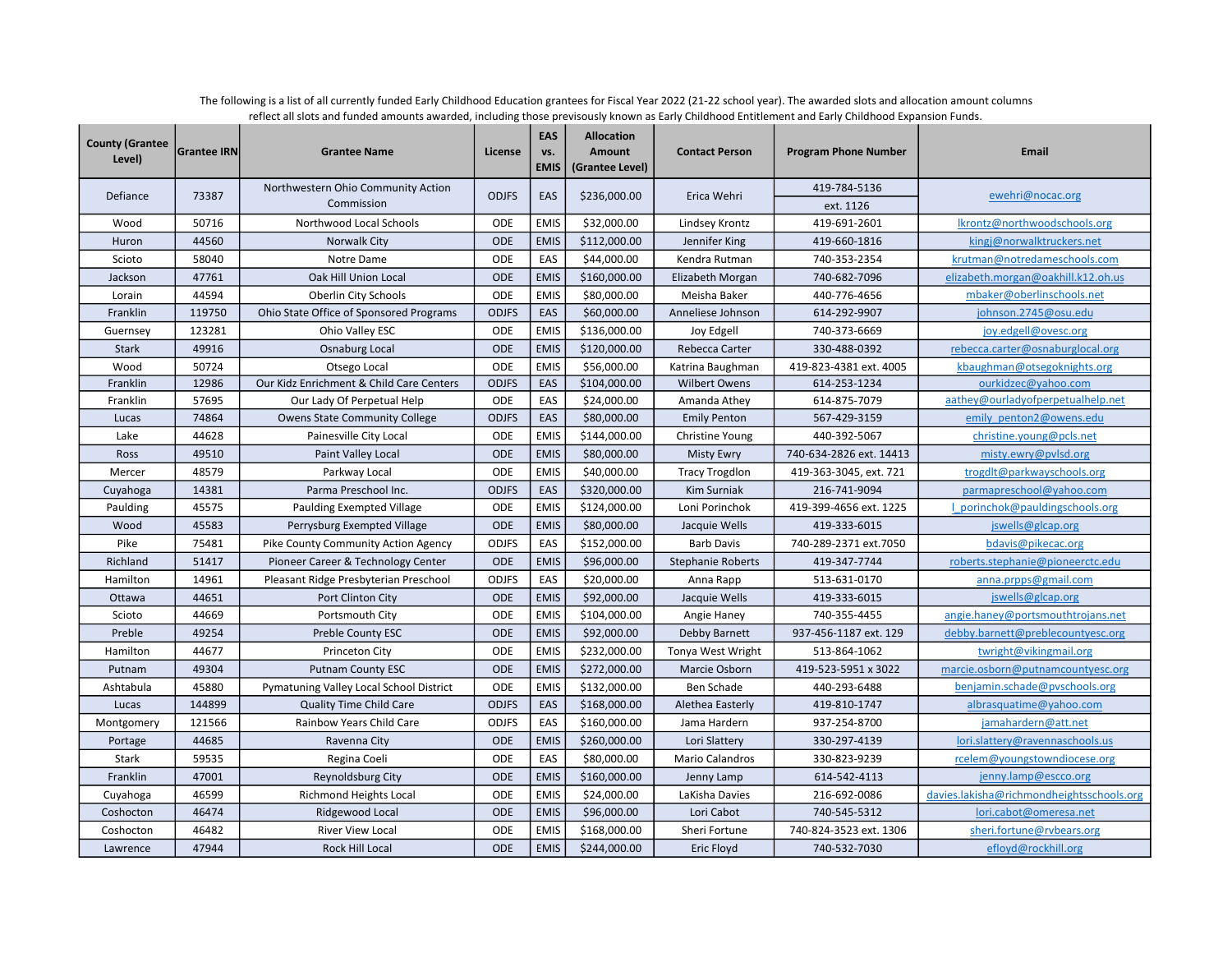| <b>County (Grantee</b><br>Level) | <b>Grantee IRN</b> | <b>Grantee Name</b>                                              | License      | EAS<br>VS.<br><b>EMIS</b> | <b>Allocation</b><br>Amount<br>(Grantee Level) | <b>Contact Person</b>    | <b>Program Phone Number</b> | Email                                |
|----------------------------------|--------------------|------------------------------------------------------------------|--------------|---------------------------|------------------------------------------------|--------------------------|-----------------------------|--------------------------------------|
| Guernsey                         | 47308              | <b>Rolling Hills</b>                                             | ODE          | <b>EMIS</b>               | \$100,000.00                                   | Kayla Harman             | 740-695-9773 ext. 8413      | kayla.harman@ecoesc.org              |
| Ross                             | 75622              | Ross County Community Action Commission                          | <b>ODJFS</b> | EAS                       | \$268,000.00                                   | Andrea Minton            | 740-702-7222 ext. 118       | aminton@rossccac.com                 |
| Ross                             | 138222             | Ross-Pike ESC                                                    | <b>ODE</b>   | <b>EMIS</b>               | \$352,000.00                                   | Judy Wickham             | 740-289-4171 ext. 2205      | jwickham@rpesd.org                   |
| Coshocton                        | 57729              | Sacred Heart                                                     | <b>ODE</b>   | EAS                       | \$64,000.00                                    | Sarah Armintrout         | 740-622-3728                | saraharmintrout@cdeducation.org      |
| Cuyahoga                         | 73304              | Salvation Army-NEOSA                                             | <b>ODJFS</b> | EAS                       | \$68,000.00                                    | Annette Harper           | 216-631-1515 ext.20         | annette.harper@use.salvationarmy.org |
| Erie                             | 44743              | Sandusky City                                                    | <b>ODE</b>   | <b>EMIS</b>               | \$276,000.00                                   | Kathy Pace               | 419-984-1231                | kpace@scs-k12.net                    |
| Stark                            | 49940              | Sandy Valley Local                                               | ODE          | <b>EMIS</b>               | \$80,000.00                                    | Victor Johnson           | 330-866-9225                | v.johnson@svlocal.org                |
| Cuyahoga                         | 16982              | Sandys Darlin Munchkins Family Child Care<br>Home                | <b>ODJFS</b> | EAS                       | \$24,000.00                                    | Cassandra Thompson       | 216-469-1043                | sandyjct@att.net                     |
| Lucas                            | 14755              | Sandys Sandbox LLC                                               | <b>ODJFS</b> | EAS                       | \$112,000.00                                   | Andrea Bills             | 419-243-8705                | sandboxcenter@yahoo.com              |
| Crawford                         | 72405              | Sara Beegle Child Dcc                                            | <b>ODJFS</b> | EAS                       | \$32,000.00                                    | <b>Bernadette Lewis</b>  | 419-468-2363                | sbkids@frontier.com                  |
| Scioto                           | 75663              | Scioto County Community Action Organization                      | <b>ODJFS</b> | EAS                       | \$212,000.00                                   | Kimberlee Pack           | 740-354-3333                | kimpack@sciotoheadstart.com          |
| Pike                             | 49130              | <b>Scioto Valley Local</b>                                       | <b>ODE</b>   | <b>EMIS</b>               | \$72,000.00                                    | <b>Barb Davis</b>        | 740-289-2371, ext. 7050     | bdavis@pikecac.org                   |
| Belmont                          | 46003              | Shadyside Local                                                  | ODE          | <b>EMIS</b>               | \$120,000.00                                   | Cynthia Caldwell         | 740-676-9669                | cynthia.caldwell@omeresa.net         |
| Scioto                           | 63321              | Shawnee State University                                         | <b>ODJFS</b> | EAS                       | \$64,000.00                                    | Amanda Hedrick           | 740-351-3188                | ahedrick@shawnee.edu                 |
| Franklin                         | 90472              | Sonshine Christian Academy                                       | ODE          | EAS                       | \$104,000.00                                   | Davina Hicks             | 614-291-6840                | dhicks@scaoh.us                      |
| Lawrence                         | 47951              | South Point Local                                                | <b>ODJFS</b> | <b>EMIS</b>               | \$120,000.00                                   | <b>Cindy Fetters</b>     | 740-533-9077 Ext. 2211      | cfetters@headstartworks.org          |
| Meigs                            | 48538              | Southern Local (Meigs)                                           | ODE          | <b>EMIS</b>               | \$136,000.00                                   | <b>Tricia McNickle</b>   | 740-949-4222<br>ext. 2500   | tricia.mcnickle@southernlocal.net    |
| Perry                            | 49064              | Southern Local (Perry)                                           | <b>ODE</b>   | <b>EMIS</b>               | \$120,000.00                                   | Julie Metzler            | 740-797-0064                | julie.metzler@athensmeigs.com        |
| Franklin                         | 73783              | Southside Lrning & Dev Ctr                                       | <b>ODJFS</b> | EAS                       | \$28,000.00                                    | <b>Charlotte Stille</b>  | 614-444-1529                | cstille@southsidelearning.org        |
| Franklin                         | 44800              | South-Western City                                               | <b>ODE</b>   | <b>EMIS</b>               | \$136,000.00                                   | Drenda Kemp              | 614-801-8426                | drenda.kemp@swcsd.us                 |
| Clark                            | 70656              | Springfield Christian                                            | ODE          | EAS                       | \$80,000.00                                    | Judy Loy                 | 937-325-3113                | acjtloy@yahoo.com                    |
| Clark                            | 44818              | Springfield City School District                                 | <b>ODE</b>   | <b>EMIS</b>               | \$1,172,000.00                                 | Heidi Shanor             | 937-505-2833                | shanorhe@scsdoh.org                  |
| Lucas                            | 48223              | Springfield Local (Lucas)                                        | ODE          | EMIS                      | \$92,000.00                                    | Paulette Baz             | 419-867-5611                | paulettebaz@springfield-schools.org  |
| Summit                           | 50062              | Springfield Local (Summit)                                       | <b>ODE</b>   | <b>EMIS</b>               | \$56,000.00                                    | Christina Ziga-Budd      | 330-798-1111                | sp ziga-budd@springfieldspartans.org |
| Cuyahoga                         | 56531              | SS Robert & William School                                       | ODE          | EAS                       | \$80,000.00                                    | Martha Dodd              | 216-731-3060 ext. 243       | mdodd@srwschool.cc                   |
| Cuyahoga                         | 55913              | St Adalbert                                                      | <b>ODE</b>   | EAS                       | \$184,000.00                                   | James Smith              | 216-881-9030                | jdsmith@stadalbertschool.net         |
| Wood                             | 15118              | <b>St Aloysius Preschool</b>                                     | ODE          | EAS                       | \$8,000.00                                     | Andrea Puhl              | 419-352-6888                | principal@stalschoolbg.org           |
| Hamilton                         | 44719              | St Bernard-Elmwood Place City                                    | <b>ODE</b>   | <b>EMIS</b>               | \$36,000.00                                    | Charnie Flynn            | 513-482-7115                | kmccully@sbepschools.org             |
| Franklin                         | 17329              | St Catharine Preschool                                           | ODE          | EAS                       | \$12,000.00                                    | Christy Deberson         | 614-235-4940                | cdeberson@cdeducation.org            |
| Lucas                            | 15213              | St Catherine of Siena Early Childhood<br><b>Education Center</b> | <b>ODE</b>   | EAS                       | \$248,000.00                                   | Christine M. Kummer      | 419-478-9900                | ckummer@stcatherineearlyed.org       |
| Franklin                         | 57851              | St Cecilia (Franklin)                                            | ODE          | EAS                       | \$20,000.00                                    | Trisha Jakubick          | 614-878-0134                | tjakubic@cdeducation.org             |
| Hamilton                         | 54908              | St Cecilia (Hamilton)                                            | <b>ODE</b>   | EAS                       | \$72,000.00                                    | K? Nolen                 | 513-533-6060                | knolen@stceciliacincinnati.org       |
| Allen                            | 58941              | St Gerard                                                        | ODE          | EAS                       | \$72,000.00                                    | Natalie Schoonover       | 419-222-0431                | nschoonover@sgslima.org              |
| Montgomery                       | 55053              | St Helen                                                         | ODE          | EAS                       | \$68,000.00                                    | <b>Christine Buschur</b> | 937-256-1761                | cbuschur@sthelenschl.org             |

The following is a list of all currently funded Early Childhood Education grantees for Fiscal Year 2022 (21-22 school year). The awarded slots and allocation amount columns reflect all slots and funded amounts awarded, including those previsously known as Early Childhood Entitlement and Early Childhood Expansion Funds.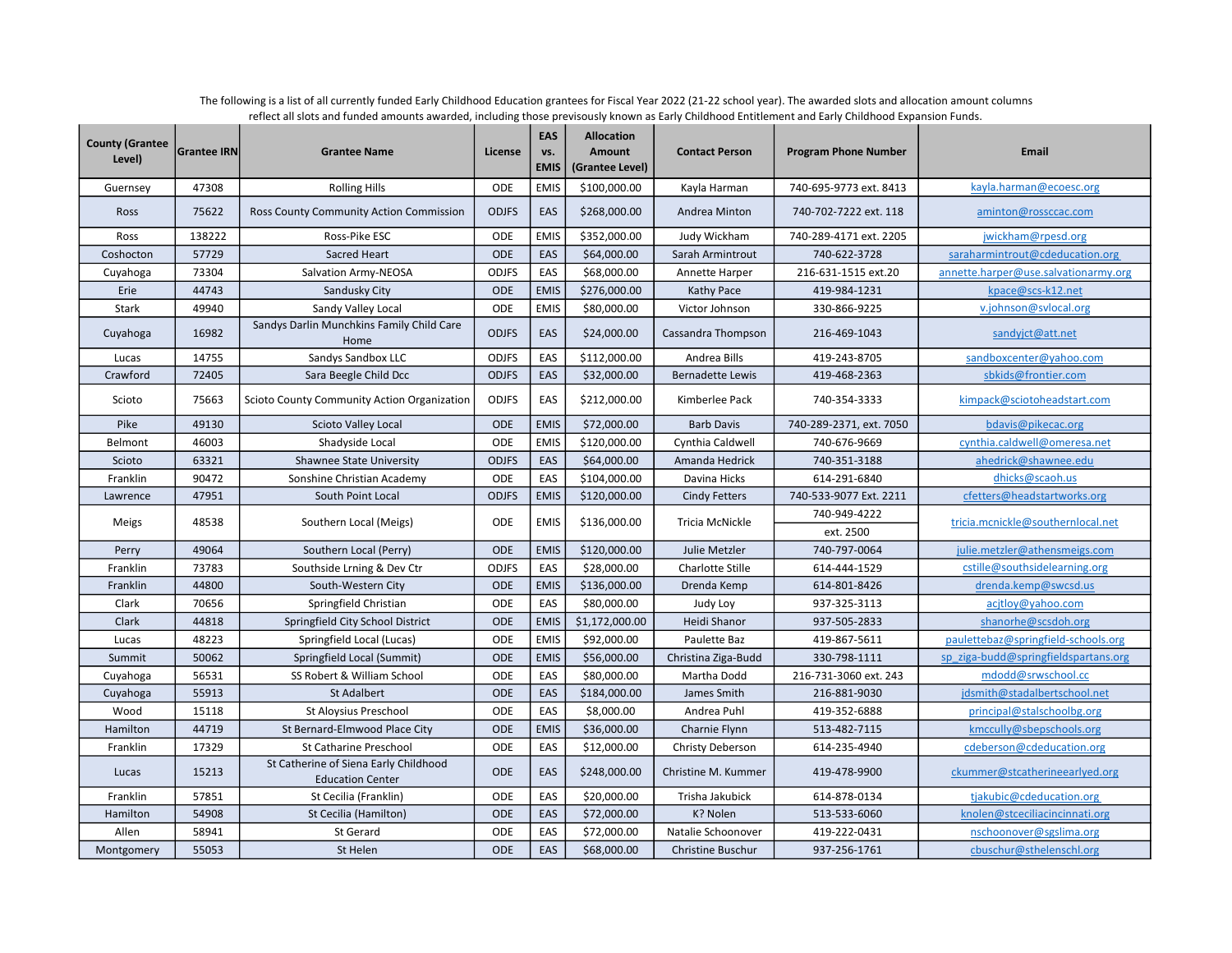| <b>County (Grantee</b><br>Level) | <b>Grantee IRN</b> | <b>Grantee Name</b>                      | License      | EAS<br>vs.<br><b>EMIS</b> | <b>Allocation</b><br>Amount<br>(Grantee Level) | <b>Contact Person</b>  | <b>Program Phone Number</b> | Email                                  |
|----------------------------------|--------------------|------------------------------------------|--------------|---------------------------|------------------------------------------------|------------------------|-----------------------------|----------------------------------------|
| Fairfield                        | 58024              | St Mary (Fairfield)                      | ODE          | EAS                       | \$36,000.00                                    | Kayla Elrich           | 740-654-1632                | kelrich@cdeducation.org                |
| Richland                         | 58628              | St Mary (Richland)                       | <b>ODE</b>   | EAS                       | \$24,000.00                                    | Kimberly Stover        | 419-342-2626                | kstover@stmaryshelby.org               |
| Franklin                         | 58057              | St Mary Magdalene                        | ODE          | EAS                       | \$80,000.00                                    | Rachel Battocletti     | 614-274-8751                | rbattocletti@cdeducation.org           |
| Williams                         | 59337              | <b>St Patrick</b>                        | <b>ODE</b>   | EAS                       | \$16,000.00                                    | <b>Tracy Koenig</b>    | 419-636-3592                | tkoenig@saintpatrickschoolbryan.org    |
| Stark                            | 59717              | St Peter                                 | ODE          | EAS                       | \$36,000.00                                    | Mary Jo Sirohman       | 330-452-0125                | msirohman@youngstowndiocese.org        |
| Hamilton                         | 53801              | St Rita School for the Deaf              | ODE          | EAS                       | \$40,000.00                                    | Natalie March          | 513-771-7600                | nmarsh@srsdeaf.org                     |
| Allen                            | 59444              | St Rose                                  | ODE          | EAS                       | \$56,000.00                                    | Donna Judy             | 419-223-6361                | judyd@srslima.org                      |
| <b>Stark</b>                     | 49825              | <b>Stark County ESC</b>                  | <b>ODE</b>   | <b>EMIS</b>               | \$356,000.00                                   | Michelle Nervo         | 330-492-8136 ext. 1359      | michelle.nervo@email.sparcc.org        |
| Franklin                         | 8140               | Starting Point Learning Ctr LLC          | <b>ODJFS</b> | EAS                       | \$132,000.00                                   | Gervonna Flanagana     | 614-491-1914                | gflanagan@thesplc.org                  |
| Cuyahoga                         | 77909              | <b>Step Forward</b>                      | <b>ODJFS</b> | EAS                       | \$460,000.00                                   | Linda King             | 216-696-9077 ext. 302       | lking@stepforwardtoday.org             |
| Jefferson                        | 44826              | Steubenville City                        | ODE          | <b>EMIS</b>               | \$328,000.00                                   | <b>Tommy Kotsanis</b>  | 740-283-3767                | tkotsanis@rollred.org                  |
| Mahoning                         | 44859              | <b>Struthers City</b>                    | <b>ODE</b>   | <b>EMIS</b>               | \$120,000.00                                   | Jeanne Sokol           | 330-533-8755                | j.sokol@esceasternohio.org             |
| Summit                           | 49965              | <b>Summit County ESC</b>                 | ODE          | <b>EMIS</b>               | \$200,000.00                                   | Kim Meeker             | 330-945-5600                | kimm@summitesc.org                     |
| Monroe                           | 48652              | Switzerland of Ohio Local                | ODE          | <b>EMIS</b>               | \$96,000.00                                    | Curtis Wisvari         | 740-472-0722                | curtis.wisvari@omeresa.net             |
| Lawrence                         | 47969              | Symmes Valley Local                      | <b>ODJFS</b> | <b>EMIS</b>               | \$80,000.00                                    | Vanessa Honaker        | 740-643-0022                | vanessa.honaker@sv.k12.oh.us           |
| Franklin                         | 85878              | The Childhood League                     | <b>ODJFS</b> | EAS                       | \$48,000.00                                    | Jennifer Haddow        | 614-253-6933 ext. 218       | jenniferh@childhoodleague.org          |
| Lucas                            | 44909              | <b>Toledo City</b>                       | <b>ODE</b>   | <b>EMIS</b>               | \$1,076,000.00                                 | Amy Allen              | 419-671-9101                | aallen1@tps.org                        |
| Jefferson                        | 44917              | <b>Toronto City</b>                      | <b>ODE</b>   | <b>EMIS</b>               | \$160,000.00                                   | Cindy Hinerman         | 740-537-2456 ext.210        | cindy.hinerman@omeresa.net             |
| Darke                            | 46680              | Tri-Village Local                        | ODE          | <b>EMIS</b>               | \$72,000.00                                    | Joanie Hollinger       | 937-996-1511                | joanie hollinger@tri-village.k12.oh.us |
| Wayne                            | 50591              | <b>Triway Local</b>                      | <b>ODE</b>   | <b>EMIS</b>               | \$60,000.00                                    | Lisa Acker             | 330-262-2262                | trwy lacker@tccsa.net                  |
| Montgomery                       | 48694              | Trotwood-Madison City                    | ODE          | <b>EMIS</b>               | \$236,000.00                                   | Suzanne Batten         | 937-854-4511 ext. 4010      | suzannebatten@trotwood.k12.oh.us       |
| Trumbull                         | 113068             | <b>Trumbull Community Action Program</b> | <b>ODJFS</b> | EAS                       | \$248,000.00                                   | <b>Toni Heller</b>     | 330-393-2507                | theller@tcaphelps.org                  |
| Trumbull                         | 50088              | <b>Trumbull County ESC</b>               | ODE          | <b>EMIS</b>               | \$160,000.00                                   | Gerri Melillo          | 330-505-2800 ext. 137       | gerri.melillo@trumbullesc.org          |
| Tuscarawas                       | 50302              | <b>Tuscarawas Valley Local</b>           | <b>ODE</b>   | <b>EMIS</b>               | \$80,000.00                                    | Andrea Clements        | 330-859-2461                | andrea.clements@tvtrojans.org          |
| Belmont                          | 46011              | Union Local                              | ODE          | <b>EMIS</b>               | \$108,000.00                                   | Dana Kendziorski       | 740-782-1384                | dkendziorski@ulschools.com             |
| Ross                             | 49536              | Union-Scioto Local                       | <b>ODE</b>   | <b>EMIS</b>               | \$96,000.00                                    | <b>Nick Barrows</b>    | 740-773-4103                | nbarrows@gotanks.org                   |
| Cuyahoga                         | 18011              | <b>Urban Community</b>                   | <b>ODE</b>   | EAS                       | \$228,000.00                                   | Patricia Rossman Skrha | 216-939-8330                | pskrha@urbancommunityschool.org        |
| Champaign                        | 44941              | Urbana City                              | <b>ODE</b>   | <b>EMIS</b>               | \$220,000.00                                   | Cathy Pappas           | 937-869-1758                | cathy.pappas@mccesc.org                |
| Scioto                           | 49643              | Valley Local                             | ODE          | <b>EMIS</b>               | \$88,000.00                                    | Lisa Harley            | 740-259-3115                | lisa.harley@valleyls.org               |
| Van Wert                         | 44966              | Van Wert City                            | <b>ODE</b>   | <b>EMIS</b>               | \$240,000.00                                   | Lori Bittner           | 419-238-0384                | I bittner@vwcs.net                     |
| Vinton                           | 50393              | Vinton County Local                      | ODE          | <b>EMIS</b>               | \$340,000.00                                   | Teresa Snider          | 740-596-5218                | teresa.snider@vc-k12.us                |
| Auglaize                         | 44982              | Wapakoneta City                          | <b>ODE</b>   | <b>EMIS</b>               | \$124,000.00                                   | Carrie Knoch           | 419-739-5064                | knocca@wapak.org                       |
| Trumbull                         | 44990              | <b>Warren City</b>                       | ODE          | <b>EMIS</b>               | \$836,000.00                                   | Christine Bero         | 330-841-2321                | christine.bero@neomin.org              |
| Warren                           | 51474              | Warren County Vocational School          | <b>ODE</b>   | <b>EMIS</b>               | \$40,000.00                                    | Lauren Allen           | 513-933-3937                | lauren.allen@mywccc.org                |
| Cuyahoga                         | 45005              | Warrensville Heights City                | ODE          | <b>EMIS</b>               | \$284,000.00                                   | Takiba Thompson        | 219-755-8745                | Takiba.thompson@whcsd.org              |
| Mahoning                         | 334                | <b>Warriors Inc</b>                      | <b>ODJFS</b> | EAS                       | \$152,000.00                                   | Jamie Khoury           | 330-783-5668                | Oberlejl@hotmail.com                   |
| Fayette                          | 45013              | Washington Court House City              | ODE          | <b>EMIS</b>               | \$260,000.00                                   | Craig Maddux           | 740-335-3370                | craig.maddux@wchcs.org                 |
| Scioto                           | 49650              | Washington-Nile Local                    | <b>ODE</b>   | <b>EMIS</b>               | \$168,000.00                                   | <b>Alison Sayre</b>    | 740-858-1116                | alison.sayre@westsenators.org          |

The following is a list of all currently funded Early Childhood Education grantees for Fiscal Year 2022 (21-22 school year). The awarded slots and allocation amount columns reflect all slots and funded amounts awarded, including those previsously known as Early Childhood Entitlement and Early Childhood Expansion Funds.